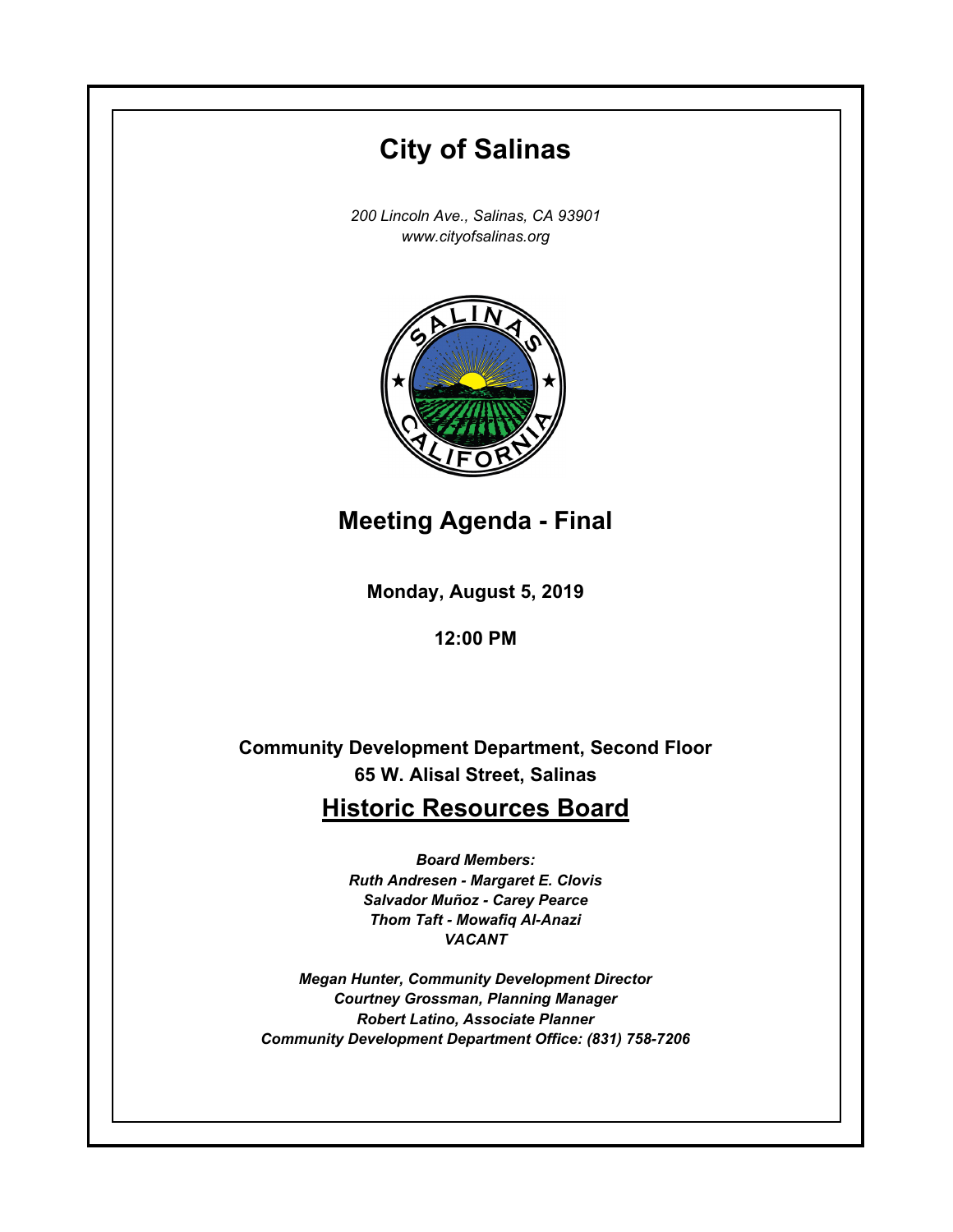## **PLEDGE OF ALLEGIANCE**

## **ROLL CALL**

## **WELCOME AND STAFF INTRODUCTIONS**

#### **PUBLIC COMMENT TIME RESTRICTIONS**

*Public comments generally are limited to two minutes per speaker; the Chair may further limit the time for public comments depending on the agenda schedule.*

## **GENERAL PUBLIC COMMENTS**

*Receive public communications from the audience on items that are not on the agenda and that are in the City of Salinas' subject matter jurisdiction. Comments on Consent or Consideration items should be held until the items are reached. The public may request that the committee consider adding an item for consideration on a future agenda. The public may comment on scheduled agenda items as they are considered. In order to be respectful of all speakers' views and to avoid disruption of the meeting, the audience shall refrain from applauding or jeering speakers who have been recognized by the Chair.*

#### **CONSENT**

| ID#19-350              | <b>Minutes</b>                                     |
|------------------------|----------------------------------------------------|
| <b>Recommendation:</b> | Approve minutes from the December 3, 2018 meeting. |
| ID#19-401              | <b>Minutes</b>                                     |
| <b>Recommendation:</b> | Approve minutes from the July 01, 2019 meeting.    |

# **CONSIDERATIONS**

#### **PUBLIC HEARINGS**

| ID#19-395 | Determination that a single-family dwelling located at 439 Soledad Street is |
|-----------|------------------------------------------------------------------------------|
|           | not a historic resource as defined by California Environmental Quality Act   |
|           | (CEQA) (SHCA 2019-002)                                                       |
|           |                                                                              |

#### *Recommendation:* Adopt a Resolution determining that the subject single-family dwelling is not considered a historic resource as defined by CEQA.

## **OTHER BUSINESS**

## **FOLLOW UP REPORTS**

#### **FUTURE AGENDA ITEMS**